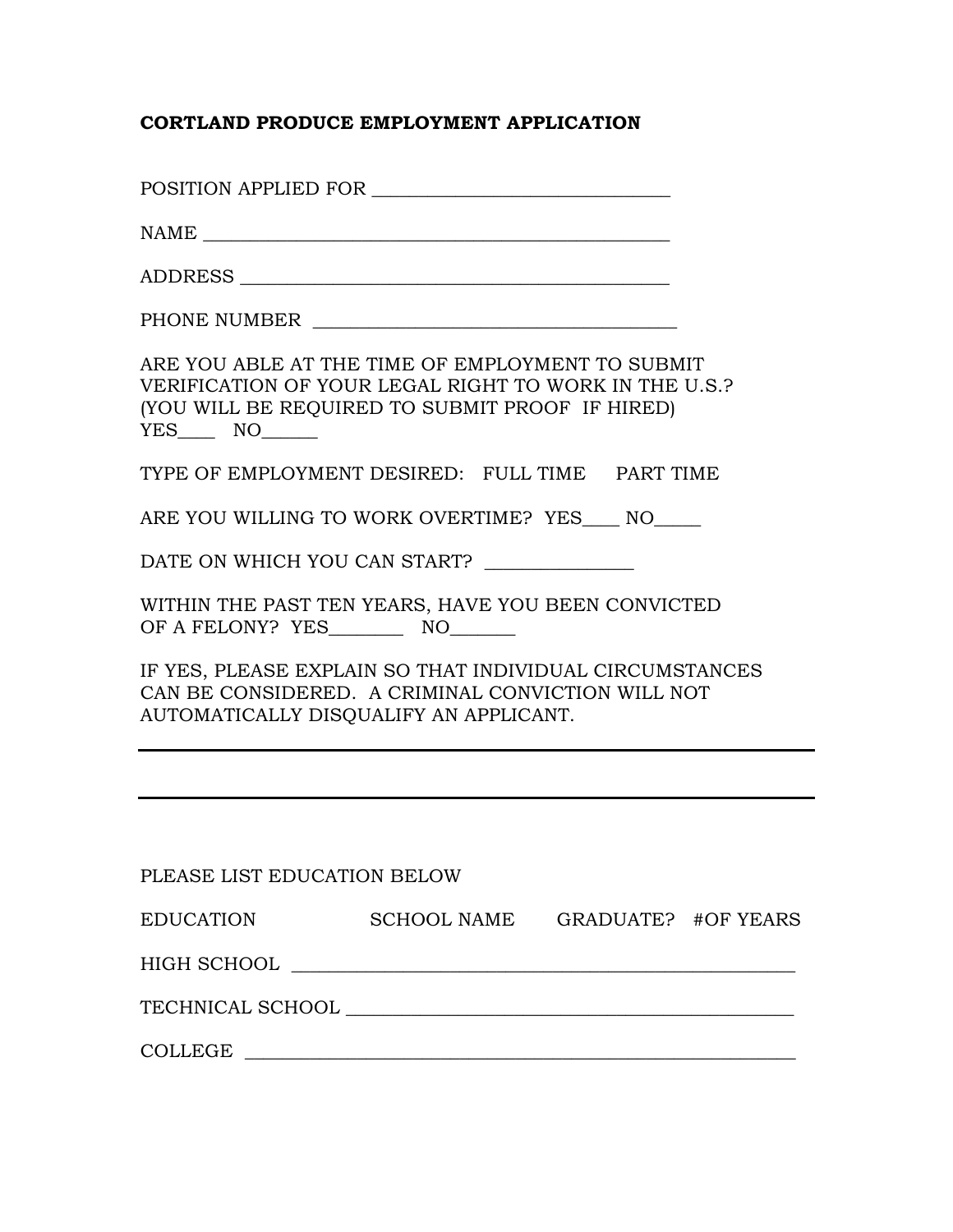## **WORK EXPERIENCE**

BEGIN WITH YOUR PRESENT OR LAST PLACE OF EMPLOYMENT

## **EMPLOYER**

| <b>NAME</b>                                              | <b>ADDRESS</b> |                                                                                                                                                                                                                                                                                                                                                                         |
|----------------------------------------------------------|----------------|-------------------------------------------------------------------------------------------------------------------------------------------------------------------------------------------------------------------------------------------------------------------------------------------------------------------------------------------------------------------------|
| TYPE OF BUSINESS                                         |                | PHONE #                                                                                                                                                                                                                                                                                                                                                                 |
|                                                          |                | DATES EMPLOYED $\_\_$                                                                                                                                                                                                                                                                                                                                                   |
|                                                          |                |                                                                                                                                                                                                                                                                                                                                                                         |
| SUPERVISOR'S NAME<br>MAY WE CONTACT? YES _______ NO_____ |                |                                                                                                                                                                                                                                                                                                                                                                         |
|                                                          |                |                                                                                                                                                                                                                                                                                                                                                                         |
| DUTIES                                                   |                |                                                                                                                                                                                                                                                                                                                                                                         |
|                                                          |                |                                                                                                                                                                                                                                                                                                                                                                         |
| <b>EMPLOYER</b>                                          |                |                                                                                                                                                                                                                                                                                                                                                                         |
| <b>NAME</b>                                              | <b>ADDRESS</b> |                                                                                                                                                                                                                                                                                                                                                                         |
| TYPE OF BUSINESS                                         |                | the control of the control of the control of the control of<br>PHONE #                                                                                                                                                                                                                                                                                                  |
|                                                          |                | $\textbf{DATES EMPLOYED} \begin{picture}(10,10) \put(0,0){\vector(1,0){100}} \put(15,0){\vector(1,0){100}} \put(15,0){\vector(1,0){100}} \put(15,0){\vector(1,0){100}} \put(15,0){\vector(1,0){100}} \put(15,0){\vector(1,0){100}} \put(15,0){\vector(1,0){100}} \put(15,0){\vector(1,0){100}} \put(15,0){\vector(1,0){100}} \put(15,0){\vector(1,0){100}} \put(15,0){$ |
|                                                          |                |                                                                                                                                                                                                                                                                                                                                                                         |
| SUPERVISOR'S NAME                                        |                |                                                                                                                                                                                                                                                                                                                                                                         |
| MAY WE CONTACT? YES _______ NO_____                      |                |                                                                                                                                                                                                                                                                                                                                                                         |
|                                                          |                |                                                                                                                                                                                                                                                                                                                                                                         |
| DUTIES<br><b>EMPLOYER</b>                                |                |                                                                                                                                                                                                                                                                                                                                                                         |
|                                                          |                |                                                                                                                                                                                                                                                                                                                                                                         |